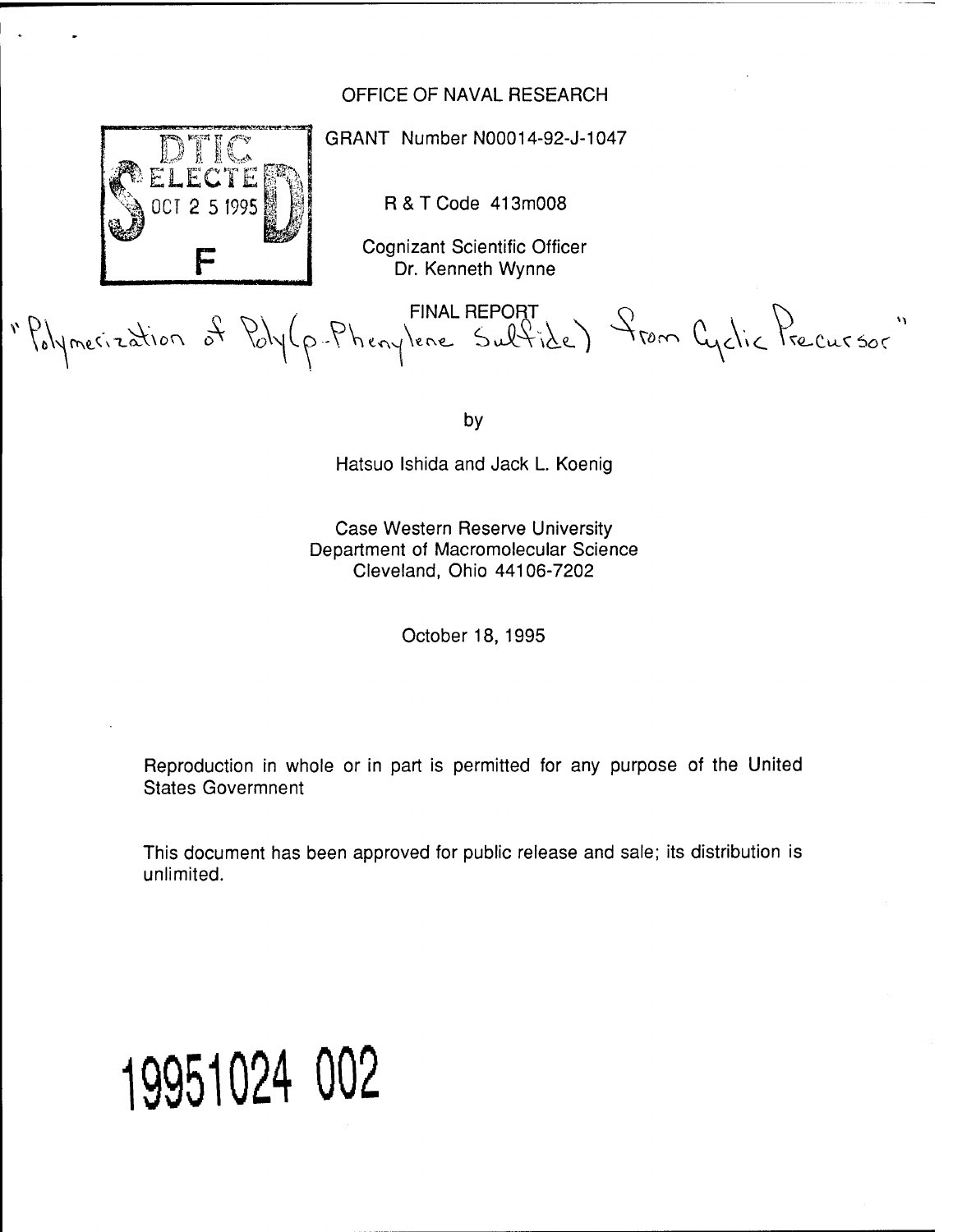# Final Report for the Grant under Contract Number N00014-92-J-1047

Following are the description based on the unified ONR Final Report Format.

#### **The objective, approach and scientific conclusions derived from the research effort**

The objective of this project is to understand the effect of carbon fibers and other high performance reinforcing fibers on the structure of high performance resins such as poly(phenylene sulfide) and epoxies. Of particular interest is the molecular Of particular interest is the molecular structure/property relationships. Our approach for this project utilized molecular vibrational technique for the understanding of the structure of polymers. Significant scientific technique for the understanding of the structure of polymers. conclusions are that we have investigated detailed structural aspects of a cyclic poly(phenylene sulfide) for its crystal structure and polymerization characteristics. As the interest in cyclic compounds as precursors for polymers became strong in recent several years, the conclusion obtained in this study will help evaluate feasibility of using cyclic poly(phenylene sulfide) as potential raw materials for advanced composite materials.

We have also studied the state of cure of epoxy resin around an organic fiber using infrared microscopy. With a site specific information on curing, we were able to map the state of cure around a single reinforcing filament, thus enabling the study of the fiber surface on the curing reaction of the matric resin.

#### **A list of all undergraduate, graduate and post-doctoral associates funded through the grant**

Graduate students

Robert Shick, Ph.D. student (full support) Dean Zimermann, Ph.D. student (full support, after R. Shick's graduation) Angela M. Mavric, M.S. student (full support) Marcos Labronici, Ph.D. student (partial support)

#### **A list of all the publications, presentations, patents, and reports associated with the grant**

#### *A. Published*

- 1. "Theoretical Development for Depth Profiling of Stratified Layers Using Variable-angle ATR ," R. Shick, J.L. Koenig and H. Ishida, *Appl. Spectrosc,* 47" <sup>1237</sup> (1993). \_
- 2. "The Study of Fiber-Matrix Interactions Via FT-IR Microscopy and NMR Imaging," A. Maverich, F. Fondeaur , H. Ishida, J.L. Koenig, and H.D. Wagner, /. *Adhesion,,* 41,, 649 (1993).
- 3. "Application of Optical Theory to Quantitative Surface FT-IR with Emphasis on Molecular Depth Profiling," H. Ishida, in "Comemoration of the Sixtieth Anniversary of

| Й<br>□<br>$\Box$ |  |
|------------------|--|
|                  |  |
| des              |  |
|                  |  |

| Dist | Avail and / or<br>Special |
|------|---------------------------|
|      |                           |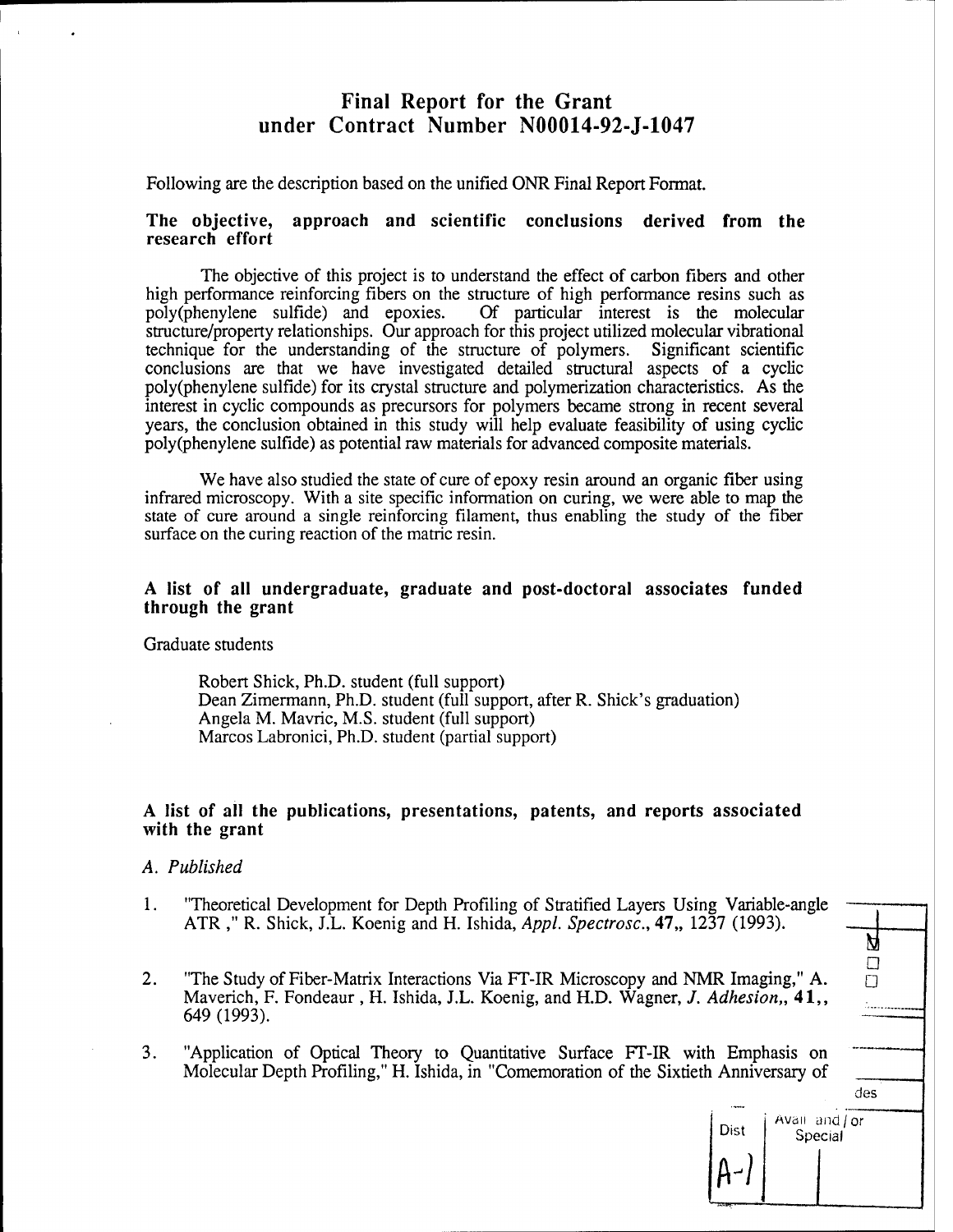Professor T. Takenaka," *Bull. Inst. Chem. Res., Kyoto University, Kyoto, 71, 198* (1993).

- 4. "Elastic and Viscoelastic Behavior of Composites," R. Shick and H. Ishida, in *"Characterization of Composite Materials,"* H. Ishida, Ed., Butterworth-Heinemanne, London (1994) p.148.
- 5. "Toughening Composites by Fiber Coating: A Review," M. Labronici and H. Ishida, *Comp. Interfaces,* 2, 199 (1994).
- 6. "The Study of Fiber-Matrix Interactions via FT-IR Microscopy and NMR Imaging," A. Mavrich, F. Fondeur, H. Ishida, J.L. Koenig and H.D. Wagner, /. *Adhesion,* 46, <sup>91</sup> (1994).
- 7. "Infrared Mapping of Surface-Modified Kevlar Fiber-Reinforced Epoxy Systems," A.M. Mavrich, H. Ishida and J.L. Koenig, *Appl. Spectrosc,* 49, 149 (1995).

#### *B. Papers In Press*

8. "Infrared Spectroscopic Analysis of Poly(p-phenylene sulfide)," D.A. Zimmerman, J.L. Koenig and H. Ishida, *Spectrochim. Acta* (in press).

#### *C. Accepted Papers*

9. "Depth Profiling of Stratified Layers using Variable Angle ATR," R.A. Shick, J.L. Koenig and H. Ishida, *Appl. Spectrosc,* (accepted).

#### *D. Submitted Papers.*

- 10 *.* "Polymerization of Poly(p-Phenylene Sulfide) from a Cyclic Precursor," D.A. Zimmerman, J.L. Koenig and H. Ishida, *Polymer,* (submitted).
- 11 "Effect of the Degree of Cure of the Matrix Resin and Fiber Content of the Composite on Mechanical and Dynamic Mechanical Properties of Carbon Fiber Reinforced PMR-15 Polyimide," M. Labronici and H. Ishida, *Polymer Composites* (submitted).

#### *Presentation*

- 1. "Interphases in Advanced Composite Materials," Fourth SPSJ International Polymer Conference (IPC 92), Yokohama, Japan, November (1992).
- 2. "Morphology Controll of Polypropylene/Polystyrene Immiscible Blend by Ultra-small Particles," International Conference on Interphases, Williamsburg, Virginia, February (1993).
- 3. "The Role of Interphase in Mesophase Composites," Symposium on Mesophase Composites, Kyoto University, Kyoto, Japan, June (1993).
- 4. "Effect of Surface Treatment on the Interphase Structure of Advanced Composites," International Symposium on Advanced Materials, Osaka Municipal Research Institute, Osaka, Japan, December (1993).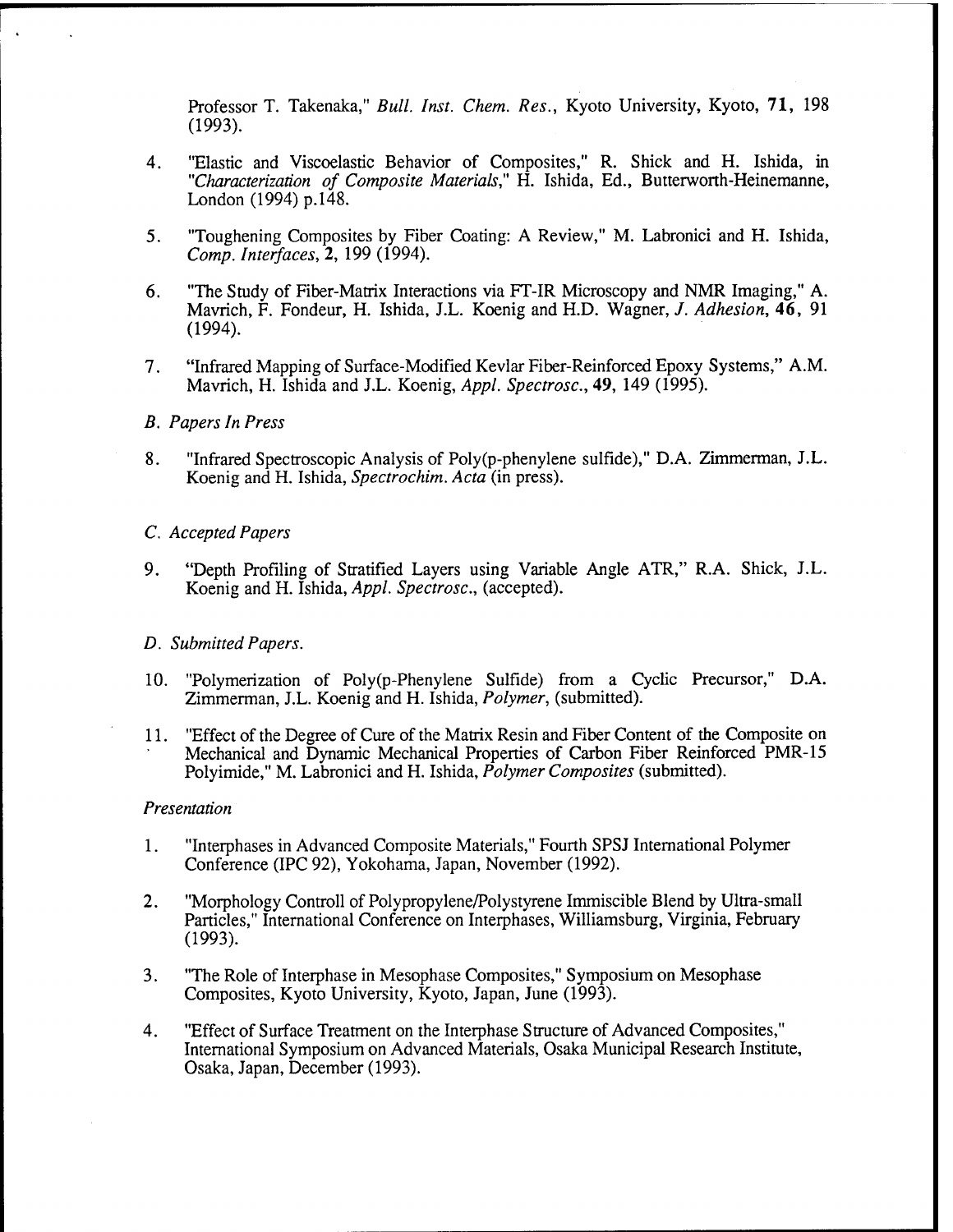- 5. "Dynamic Mechanical Analysis of Carbon Fiber Reinforced PMR-15 Polyimides with Silicone Innerlayers," International SAMPE Symposium, Chiba, Japan, December (1993).
- 6. "Application of Optical Theory to Thin Film Analyses," Symposium on Surface Characterization of Adsorption and Interfacial Reactions, Kona, Hawaii, January (1994).
- 7. "Application of Silane-treated Fillers to the Compatibilization of Immiscible Polymer Blends," 28th Silicone Symposium, Albany, New York, March (1994).
- 8. "Structure and Thermodynamics of Transcrystal Formation," The Fifth International Conference on Composite Interfaces, Gothenburg, Sweden, June (1994).

## **A list of transitions that resulted from your research under the ONR grant**

None

### **Highlight three papers and significance of the paper**

*1. 'Theoretical Development for Depth Profiling of Stratified Layers Using Variable-angle ATR ," R. Shick, J.L. Koenig andH. Ishida, Appl. Spectrosc., 47,, 1237 (1993).*

Inverse Laplace transform was used to depth profile concentration gradient of materials near a substrate surface. The significance of the paper is that for the first time the depth resolution of less than 100 nm has been achieved and information from the each slice of such depth resolution was obtained.

2. *"Infrared Mapping ofSurface-Modified Kevlar Fiber-Reinforced Epoxy Systems," A.M. Mavrich, H. Ishida and J.L. Koenig, Appl. Spectrosc, 49,149 (1995).*

Infrared microscopy was used to obtain molecular structural information on the curing of epoxy resin near the reinforcing fiber was obtained. For the first time, the mapping of the degree of cure of an epoxy resin was done around a single filament of an ultra-high modulus organic fiber.

*3. "Polymerization of Poly(p-Phenylene Sulfide) from a Cyclic Precursor," D.A. Zimmerman, J.L. Koenig and H. Ishida, Polymer, (submitted).*

Detailed study of the possibility of polymerization of a cyclic poly(phenylene sulfide) compound was done. With recent strong interest in using cyclized With recent strong interest in using cyclized precursors for polymerization without forming byproducts the demonstrated ability to polymerize the compound lead the way toward future development of high performance carbon fiber reinforced composites.

#### **Award**

Jack L. Koenig has been honored as honorary member of the Society of Applied Spectroscopy.